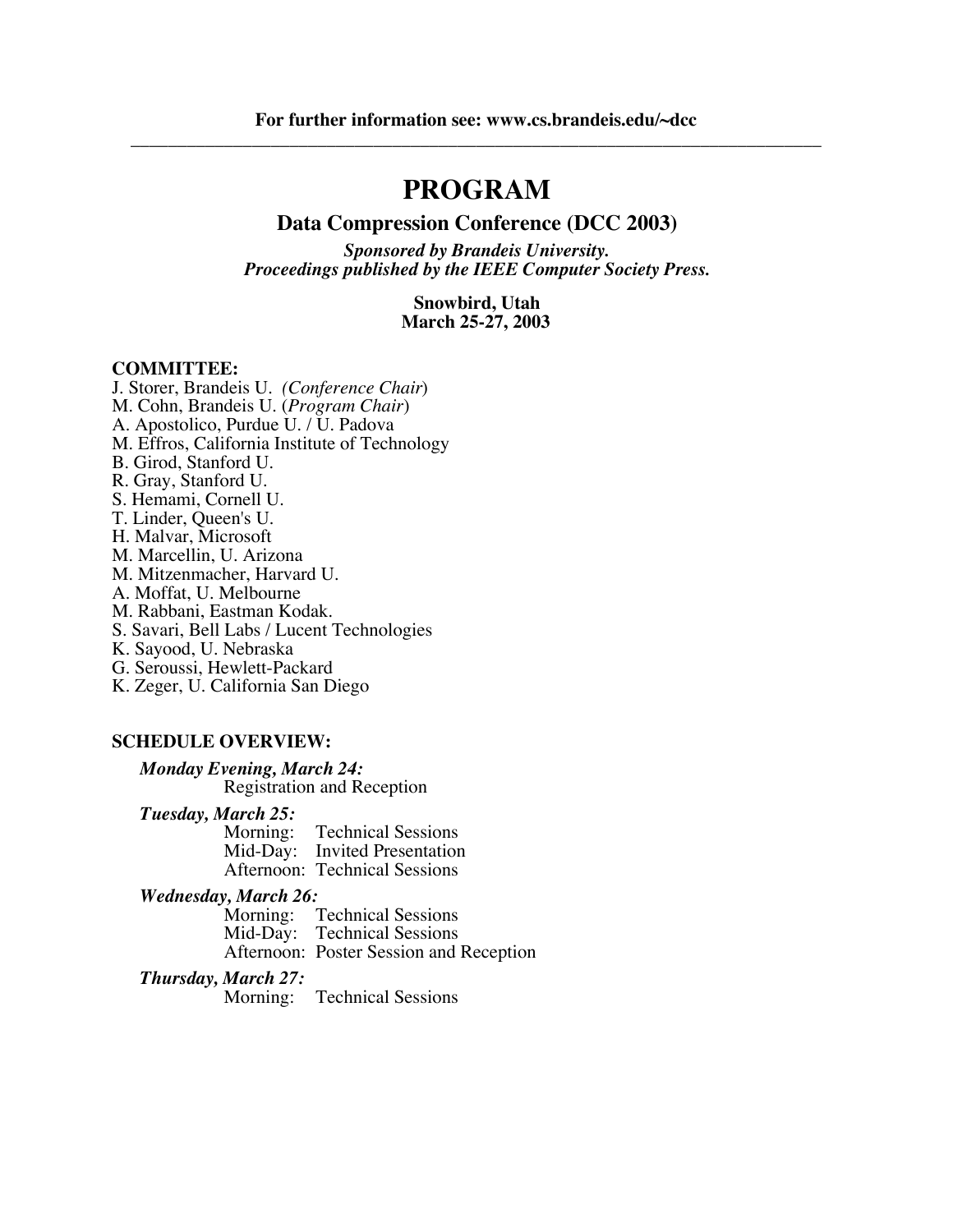## **MONDAY EVENING**

Registration / Reception, 7:00-10:00pm (Golden Cliff Room)

## **TUESDAY MORNING**

#### **Session 1:** 8:00am - 9:40am

| 8:00am: Low Complexity Code Design for Lossless                                                                                                                                                                               |
|-------------------------------------------------------------------------------------------------------------------------------------------------------------------------------------------------------------------------------|
| Q. Zhao and M. Effros<br>California Institute of Technology                                                                                                                                                                   |
| 8:20am: Design of Optimal Quantizers for Distributed Source Coding13<br>D. Rebollo-Monedero, R. Zhang, and B. Girod                                                                                                           |
| <b>Stanford University</b><br>A. Kopansky and M. Bystrom <sup>†</sup><br>Drexel University, <sup>7</sup> Boston University                                                                                                    |
| 9:00am: Turbo and Trellis-Based Constructions for Source Coding<br>J. Chou, S.S. Pradhan <sup>†</sup> , and K. Ramchandran                                                                                                    |
| University of California, Berkeley, <sup>†</sup> University of Michigan at Ann Arbor<br>9:20am: MAP Criterion Trellis Source Coding for Short Data Sequences43<br>T. Eriksson, M. Novak, and J.B. Anderson<br>Lund University |
| <b>Break:</b> 9:40am - 10:00am                                                                                                                                                                                                |
| <b>Session 2:</b> 10:00am - 12:00noon                                                                                                                                                                                         |
| 10:00am: Linear Programming Optimization for Video Coding<br>Y. Sermadevi and S.S. Hemami<br>Cornell University                                                                                                               |
| 10:20am: Video Compression with Intra/Inter Mode Switching<br>A. Leontaris and P.C. Cosman<br>University of California, San Diego                                                                                             |
| J. Goshi, R. Ladner, A. Mohr <sup>†</sup> , E. Riskin, and A. Lippman <sup>‡</sup><br>University of Washington, <sup>†</sup> State University of New York at Stony Brook,<br><sup>‡</sup> Trusted Media Networks, Inc.        |
| S. Cho and W.A. Pearlman<br>Rensselaer Polytechnic Institute                                                                                                                                                                  |
| 11:20am: Wyner-Ziv Coding for Video: Applications to Compression<br>A. Aaron, S. Rane, R. Zhang, and B. Girod<br><b>Stanford University</b>                                                                                   |
| A. Sehgal and N. Ahuja<br>University of Illinois at Urbana-Champaign                                                                                                                                                          |

**Lunch Break:** 12:00pm - 2:30pm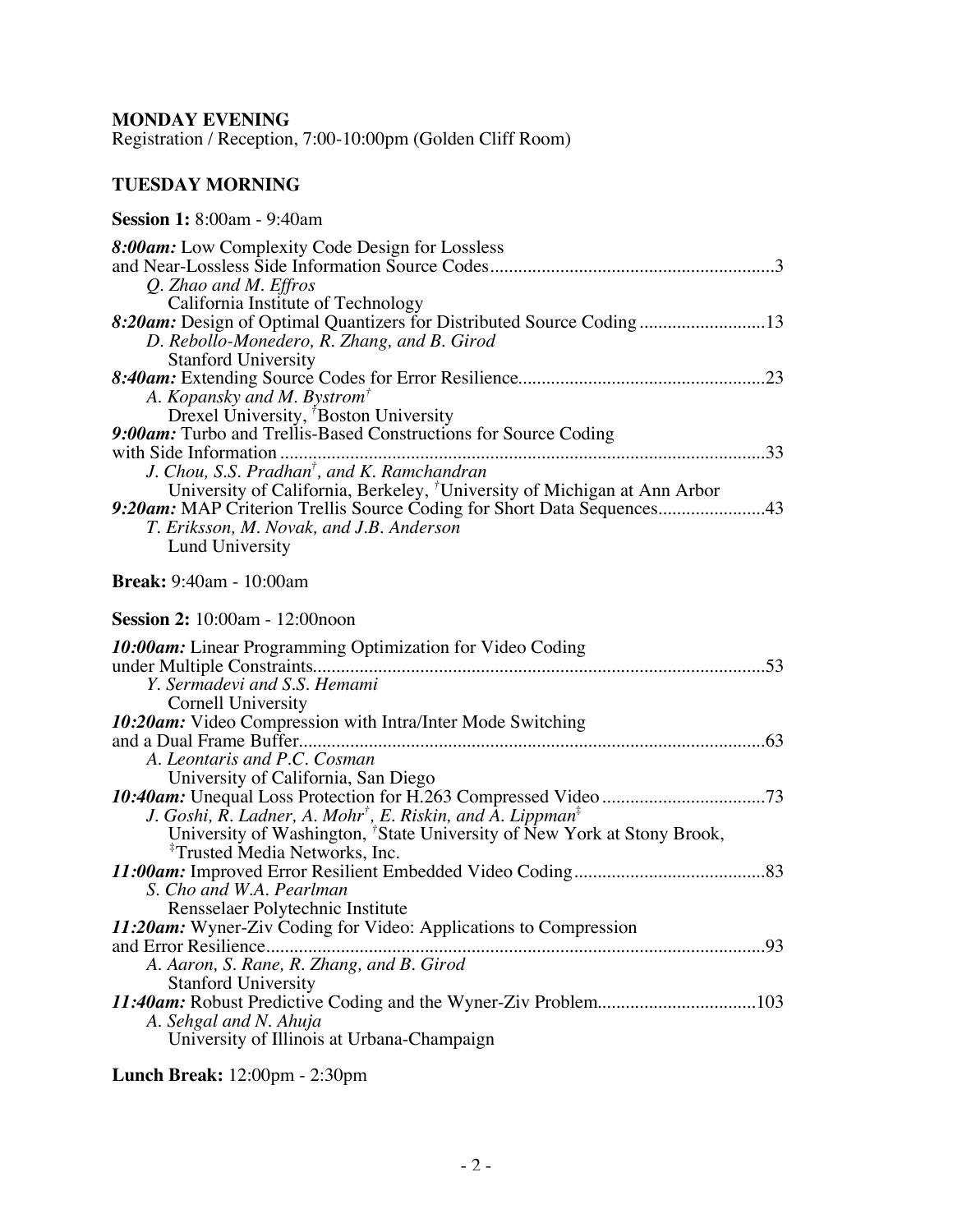#### **TUESDAY MID-DAY**

Invited Presentation, 2:30pm - 3:30pm

"Towards Practical Distributed Coding"

*Dr. Bernd Girod* Stanford University

**Abstract:** With conventional compression the encoder is designed to exploit the statistics of the source signal. Is there any other way? Surprisingly, efficient compression can also be achieved by exploiting source statistics -- partially or wholly -- at the decoder only. This insight follows from information theoretic bounds established in the 1970s by Slepian and Wolf for distributed lossless coding, and by Wyner and Ziv for lossy coding with decoder side information. In this talk, I will review recent first steps towards practical Slepian-Wolf and Wyner-Ziv coding schemes and explore their potential applications, ranging from low-complexity wireless encoders to sensor networks to lossy source/channel coding.

**Break:** 3:30 - 4:00pm

#### **TUESDAY AFTERNOON**

#### **Session 3:** 4:00pm - 5:20pm

| 4:00pm: An Efficient Joint Source-Channel Rate Allocation Scheme               |  |
|--------------------------------------------------------------------------------|--|
|                                                                                |  |
| Z. Wu, A. Bilgin, and M.W. Marcellin<br>The University of Arizona              |  |
|                                                                                |  |
|                                                                                |  |
| A. Bilgin, Z. Wu, and M.W. Marcellin                                           |  |
| The University of Arizona                                                      |  |
| 4:40pm: Fast and Efficient Spatial Scalable Image Compression                  |  |
|                                                                                |  |
| J. Oliver and M.P. Malumbres                                                   |  |
| Technical University of Valencia                                               |  |
| <b>Break:</b> $5:00 \text{pm} - 5:20 \text{pm}$                                |  |
| <b>Session 4:</b> 5:20pm - 6:20pm                                              |  |
|                                                                                |  |
| A. Apostolico and L. Parida <sup>†</sup>                                       |  |
| Purdue University, University of Padova, <sup>†</sup> IBM T.J. Watson Center   |  |
| 5:40pm: On Compressing Interchange Classes of Events in a Concurrent System153 |  |
| S.A. Savari                                                                    |  |
| Bell Labs, Lucent Technologies                                                 |  |
|                                                                                |  |
|                                                                                |  |
| M. Drinic, D. Kirovski <sup>†</sup> , and M. Potkonjak                         |  |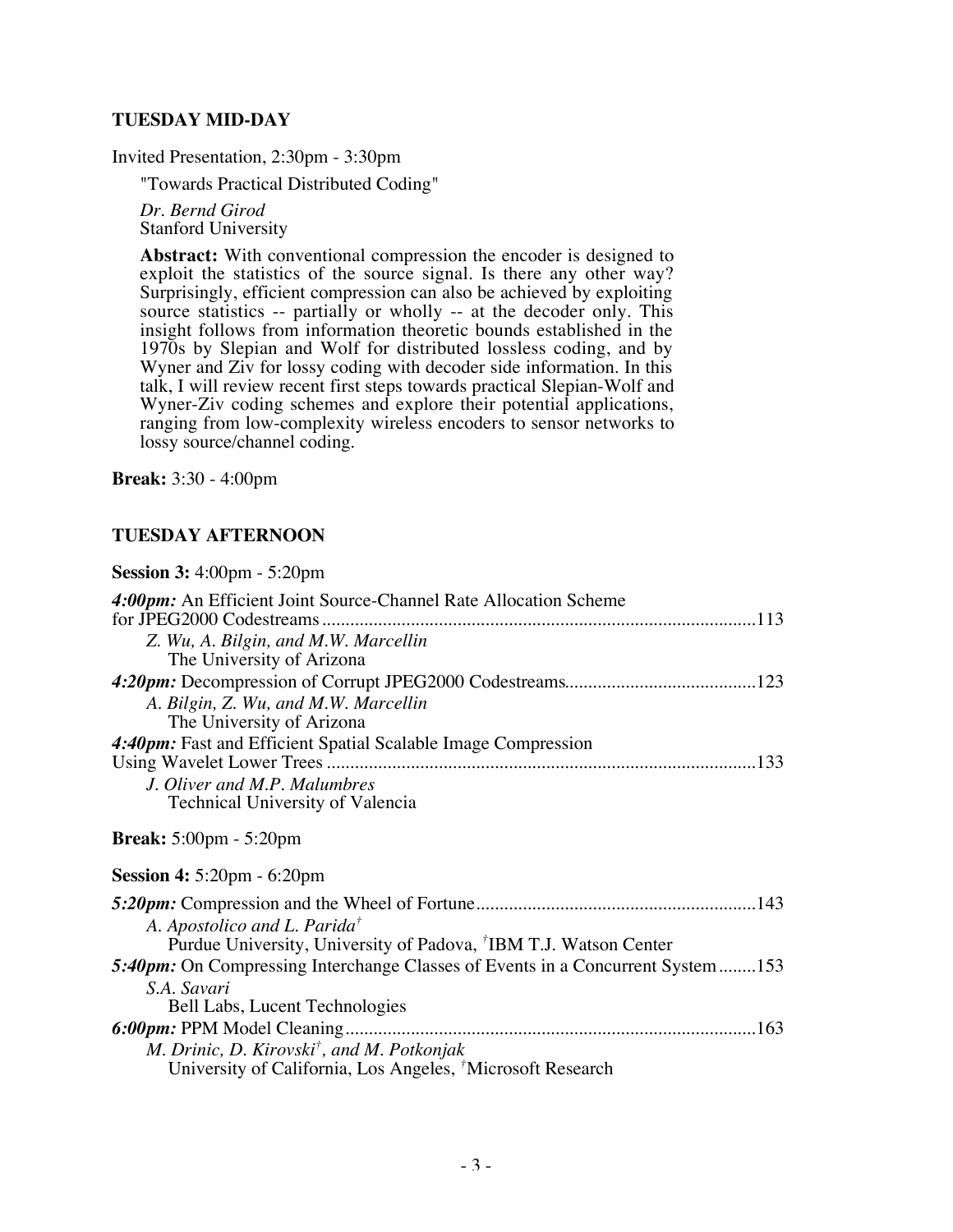## **WEDNESDAY MORNING**

| <b>Session 5:</b> 8:00am - 9:40am                                                                                        |
|--------------------------------------------------------------------------------------------------------------------------|
| 8:00am: High Rate Mismatch in Entropy Constrained Quantization173                                                        |
| $R.M.$ Gray and T. Linder <sup>†</sup><br>Stanford University, <sup>†</sup> Queen's University                           |
| 8:20am: Universal Multiple Description Scalar Quantization: Analysis and Design183                                       |
| C. Tian and S.S. Hemami                                                                                                  |
| Cornell University                                                                                                       |
| 8:40am: Distributed Compression of Binary Sources Using Conventional Parallel                                            |
| A.D. Liveris, Z. Xiong, and C.N. Georghiades<br>Texas A&M University                                                     |
| 9:00am: Rate-Distortion Optimized Packet Scheduling and Routing                                                          |
| J. Chakareski and B. Girod<br><b>Stanford University</b>                                                                 |
|                                                                                                                          |
| A. Jagmohan and N. Ahuja<br>University of Illinois at Urbana-Champaign                                                   |
| <b>Break:</b> 9:40am - 10:00am                                                                                           |
| <b>Session 6:</b> 10:00am - 12:00noon                                                                                    |
| 10:00am: Codelet Parsing: Quadratic-Time, Sequential, Adaptive Algorithms                                                |
| D.S. Modha<br><b>IBM Almaden Research Center</b>                                                                         |
| 10:20am: Can the Sample Being Transmitted Be Used to Refine Its Own                                                      |
| D.A. Florêncio and P. Simard<br><b>Microsoft Research</b>                                                                |
| <b>10:40am:</b> Realization Adaptive Strategies and a Comparison of Fourier Bandwidth,                                   |
| W. Yang, T. He <sup>†</sup> , and J.D. Gibson <sup>‡</sup>                                                               |
| Globespan Virata, Inc., 'Southern Methodist University,<br><sup>#</sup> University of California, Santa Barbara          |
| 11:00am: DNA Sequence Compression Using the Normalized                                                                   |
|                                                                                                                          |
| I. Tabus, G. Korodi, and J. Rissanen<br>Tampere University of Technology                                                 |
|                                                                                                                          |
| D. Shapira and J.A. Storer<br><b>Brandeis University</b>                                                                 |
|                                                                                                                          |
| S. Lonardi and W. Szpankowski <sup>†</sup><br>University of California, Riverside, <sup><i>†</i></sup> Purdue University |

## **Lunch Break:** 12:00pm - 2:00pm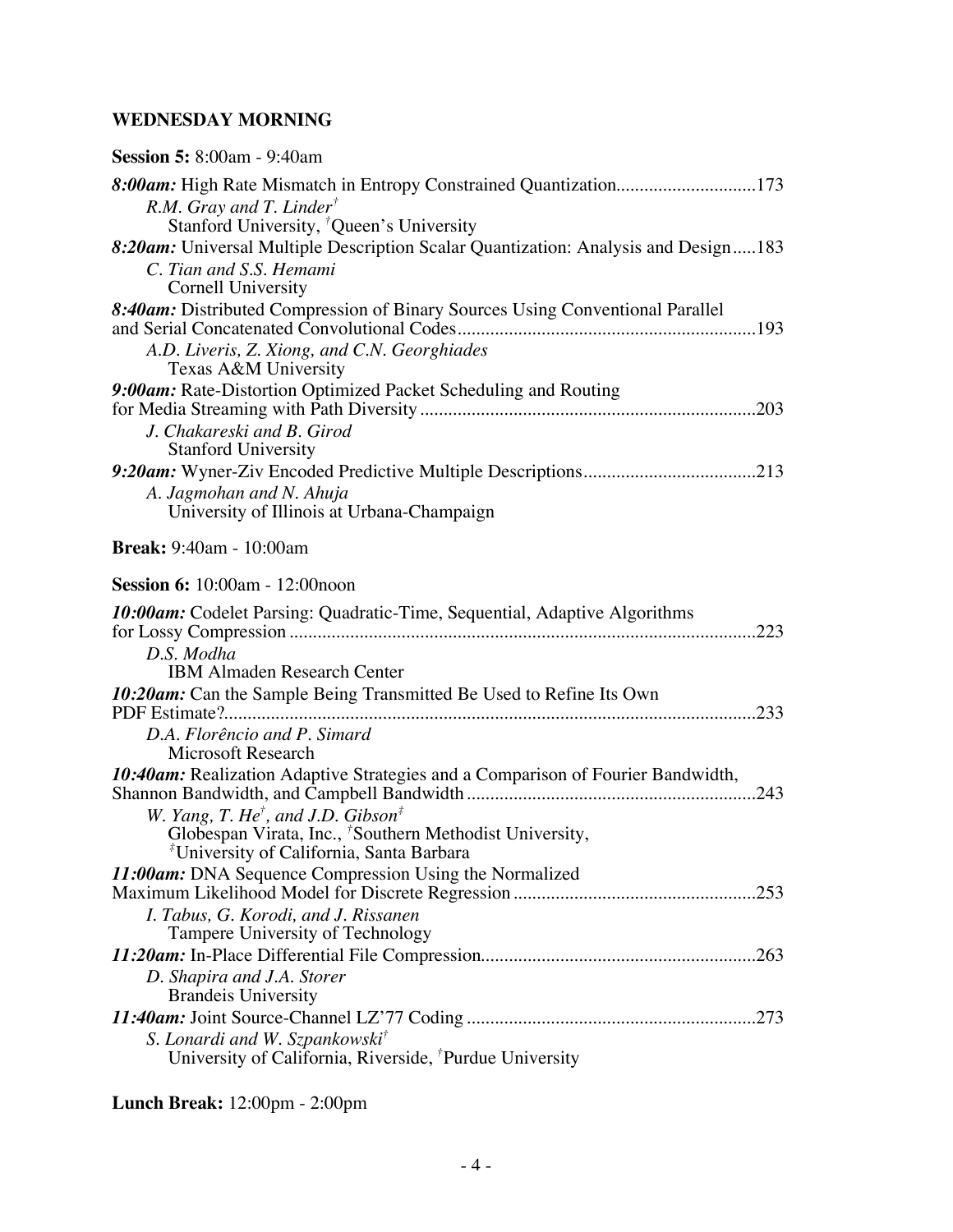#### **WEDNESDAY MID-DAY**

| 2:00pm: The Distributed, Partial, and Conditional Karhunen-Loève Transforms283                                 |  |
|----------------------------------------------------------------------------------------------------------------|--|
| M. Gastpar <sup>†</sup> , P.-L. Dragotti <sup>‡</sup> , and M. Vetterli <sup>†*</sup>                          |  |
| <sup>†</sup> U. California, Berkeley, <sup>†</sup> Imperial College, <sup>*</sup> Ecole Polytechnique Fédérale |  |
| 2:20pm: Suboptimality of the Karhunen-Loève Transform for Transform Coding293                                  |  |
| M. Effros, H. Feng <sup>†</sup> , and K. Zeger <sup>‡</sup>                                                    |  |
| California Institute of Technology, <sup>†</sup> Teradyne, Inc., <sup>‡</sup> U. California, San Diego         |  |
| 2:40pm: On the Suboptimality of Orthogonal Transforms for Single- or Multi-Stage                               |  |
| 303                                                                                                            |  |
| D. Mary and D.T.M. Slock                                                                                       |  |
| <b>Institut EURÉCOM</b>                                                                                        |  |
| 3:00pm: Optimal Transform Coding of Gaussian Mixtures                                                          |  |
| for Joint Classification/Reconstruction                                                                        |  |
| S. Jana and P. Moulin                                                                                          |  |
| University of Illinois at Urbana-Champaign                                                                     |  |

### **WEDNESDAY AFTERNOON**

## **POSTER SESSION AND RECEPTION**

4:00-7:00pm In the Golden Cliff Room

(Titles are listed later in this program; abstracts of each presentation appear in the proceedings.)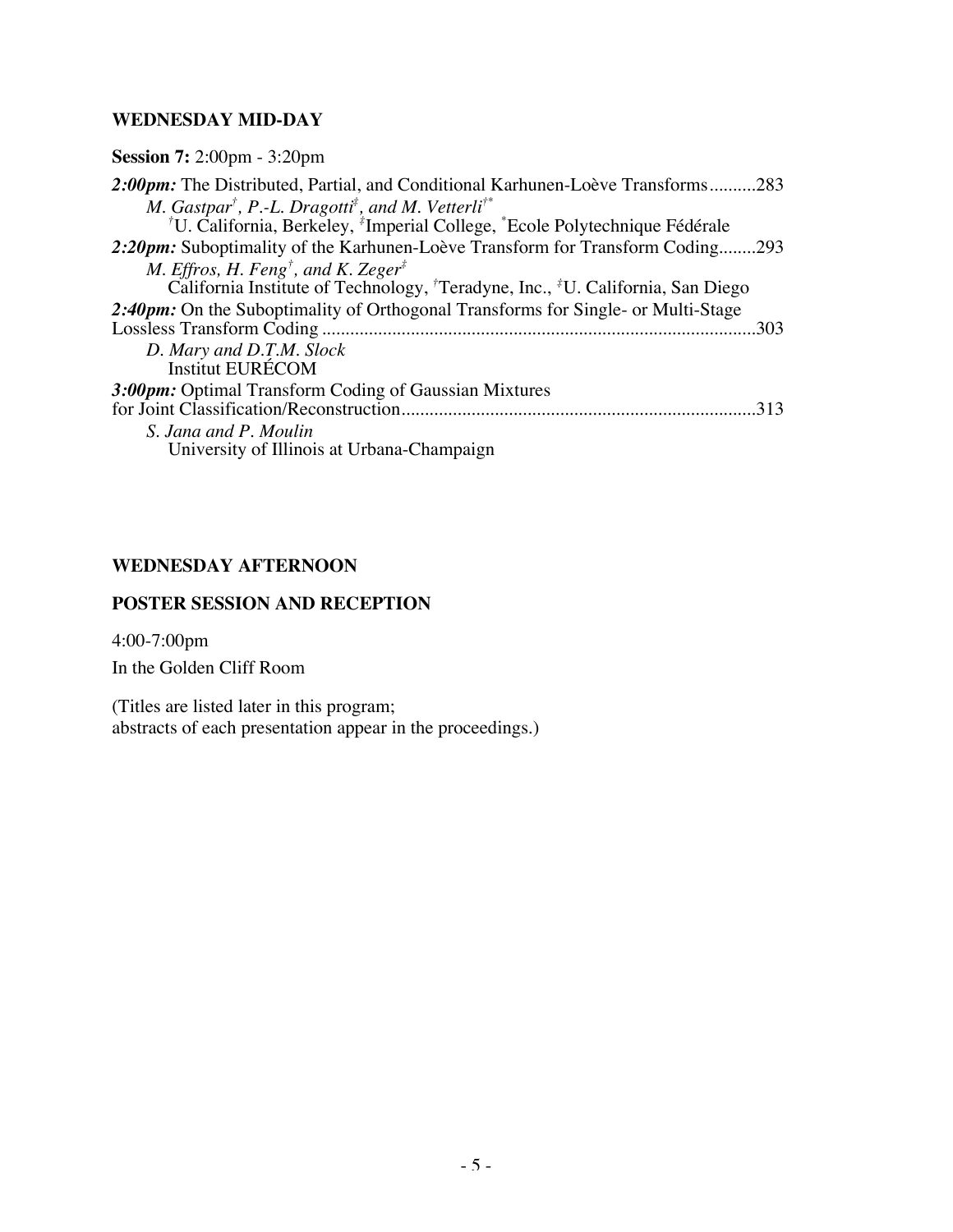### **THURSDAY MORNING**

| <b>Session 8:</b> 8:00am - 9:40am                                                                           |
|-------------------------------------------------------------------------------------------------------------|
| 8:00am: Optimal Layer Ordering in the Compression of Map Images323                                          |
| P. Kopylov and P. Fränti                                                                                    |
| University of Joensuu                                                                                       |
|                                                                                                             |
| G. Motta, F. Rizzo, and J.A. Storer                                                                         |
| <b>Brandeis University</b>                                                                                  |
|                                                                                                             |
| $T.$ Mitra and T. Chiueh $^{\dagger}$                                                                       |
| National U. of Singapore, <sup>†</sup> State U. of New York at Stony Brook                                  |
| 9:00am: Searchable Compressed Representations of Very Sparse Bitmaps353<br>S. Pigeon and X. Wu <sup>†</sup> |
| McMaster University, 'Polytechnic University                                                                |
| 9:20am: Estimation-Quantization Geometry Coding Using Normal Meshes362                                      |
| S. Lavu, H. Choi, and R. Baraniuk                                                                           |
| <b>Rice University</b>                                                                                      |
| <b>Break:</b> 9:40am - 10:00am                                                                              |
|                                                                                                             |
| <b>Session 9:</b> 10:00am - 11:20am                                                                         |
| 10:00am: Optimal Alphabet Partitioning for Semi-adaptive Coding of Sources                                  |
| D. Chen, Y.-J. Chiang, N. Memon, and X. Wu                                                                  |
| Polytechnic University                                                                                      |
| 10:20am: Code Compression Using Variable-to-Fixed Coding Based                                              |
|                                                                                                             |
| Y. Xie, W. Wolf <sup>†</sup> , and H. Lekatsas <sup>‡</sup>                                                 |
| IBM Microelectronics, <sup>†</sup> Princeton University, <sup>‡</sup> Vorras Corporation                    |
| M. Liddell and A. Moffat                                                                                    |
| The University of Melbourne                                                                                 |
| 11:00am: Performance of Universal Codes over Infinite Alphabets402                                          |
| A. Orlitsky and N.P. Santhanam                                                                              |
| University of California, San Diego                                                                         |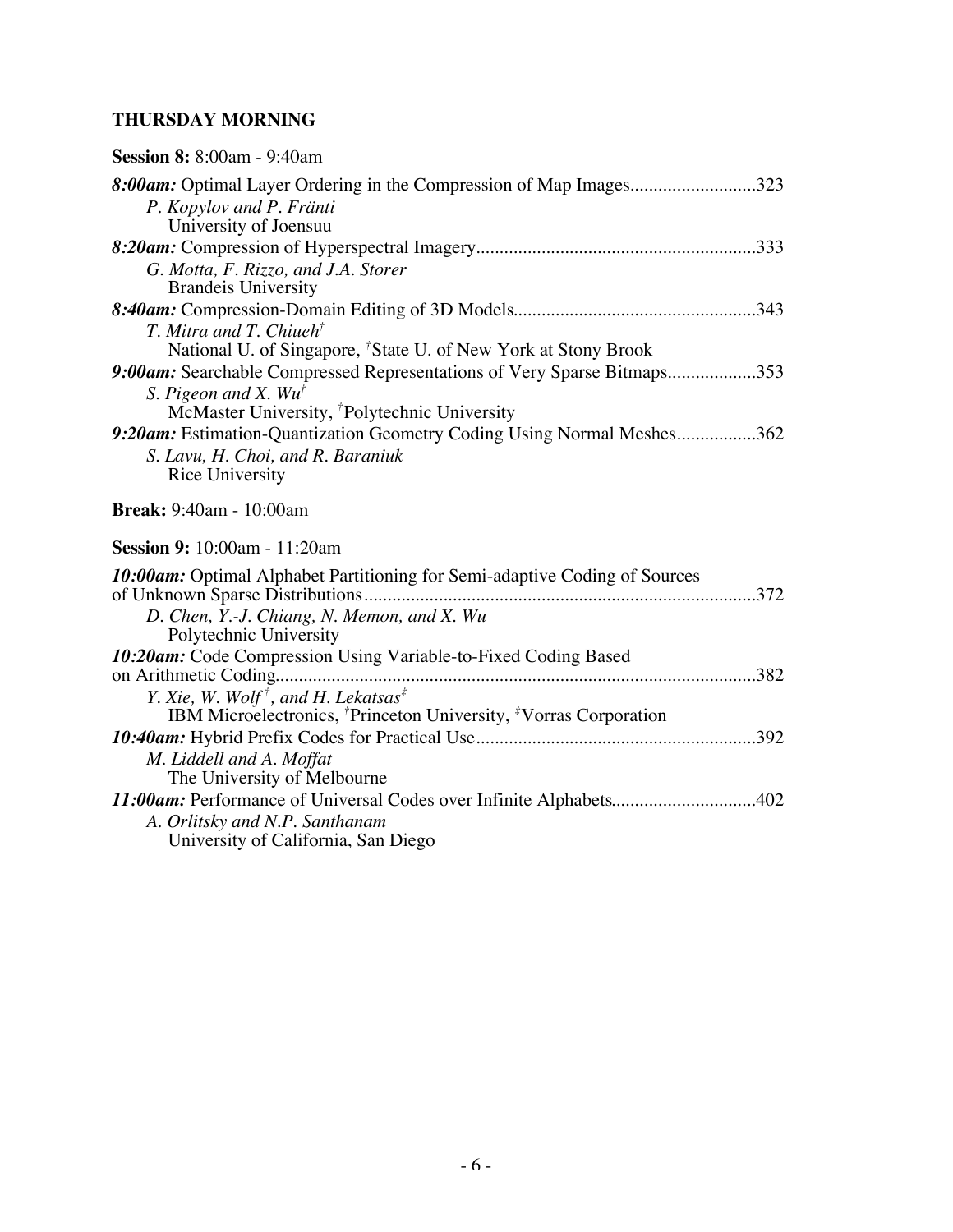# **Poster Session**

(listed alphabetically by first author)

| On the Optimality of Embedded Deadzone Scalar-Quantizers                                                                                                                                                                                                   |
|------------------------------------------------------------------------------------------------------------------------------------------------------------------------------------------------------------------------------------------------------------|
| A. Alecu <sup>†</sup> , A. Munteanu <sup>†</sup> , P. Schelkens <sup>†‡</sup> , J. Cornelis <sup>†</sup> , and S. Dewitte <sup>†*</sup><br><sup>†</sup> Vrije U. Brussel, <sup>‡</sup> Flanders (FWO), <sup>*</sup> Royal Meteorological Institute Belgium |
|                                                                                                                                                                                                                                                            |
| A.M. Awan, N.M. Rajpoot <sup>†</sup> , and S.A. Husain                                                                                                                                                                                                     |
| GIK Institute of Engineering S&T, $\overline{'}$ University of Warwick                                                                                                                                                                                     |
| The Transport of Reversible and Unreversible Embedded Wavelets (TRUEW)415                                                                                                                                                                                  |
| S. Banerjee and M.J. Gormish <sup>†</sup>                                                                                                                                                                                                                  |
| The University of Texas at Austin, <sup>†</sup> Ricoh Innovations, Inc.                                                                                                                                                                                    |
| Estimating and Comparing Entropies across Written Natural Languages                                                                                                                                                                                        |
|                                                                                                                                                                                                                                                            |
| F. Behr, V. Fossum, M. Mitzenmacher, and D. Xiao                                                                                                                                                                                                           |
| <b>Harvard University</b>                                                                                                                                                                                                                                  |
|                                                                                                                                                                                                                                                            |
| L. Butterman and N. Memon <sup>†</sup>                                                                                                                                                                                                                     |
| Brown University, <sup>†</sup> Polytechnic University                                                                                                                                                                                                      |
|                                                                                                                                                                                                                                                            |
| C. Charrier and T. Eude <sup>†</sup>                                                                                                                                                                                                                       |
| Université de Caen – Basse Normandie, <sup>†</sup> Université Laval                                                                                                                                                                                        |
| Compression of RADARSAT Data with Block Adaptive Wavelets419                                                                                                                                                                                               |
| I. Cumming and J. Wang<br>The University of British Columbia                                                                                                                                                                                               |
|                                                                                                                                                                                                                                                            |
| V. Dai and A. Zakhor                                                                                                                                                                                                                                       |
| University of California, Berkeley                                                                                                                                                                                                                         |
|                                                                                                                                                                                                                                                            |
| B. Das and S. Banerjee                                                                                                                                                                                                                                     |
| University of Illinois at Chicago, Indian Institute of Technology                                                                                                                                                                                          |
| Almost Work-Optimal PRAM EREW Decoders of LZ Compressed Text422                                                                                                                                                                                            |
| S. De Agostino                                                                                                                                                                                                                                             |
| Armstrong Atlantic State University                                                                                                                                                                                                                        |
| Rate-Distortion Bound for Joint Compression and Classification423                                                                                                                                                                                          |
| Y. Dong and L. Carin                                                                                                                                                                                                                                       |
| Duke University                                                                                                                                                                                                                                            |
| S. Dumitrescu and X. $Wu^{\dagger}$                                                                                                                                                                                                                        |
| McMaster University, 'Polytechnic University                                                                                                                                                                                                               |
|                                                                                                                                                                                                                                                            |
| E. Earl and R.E. Ladner                                                                                                                                                                                                                                    |
| University of Washington                                                                                                                                                                                                                                   |
|                                                                                                                                                                                                                                                            |
| A. Ebrahimi-Moghadam and S. Shirani                                                                                                                                                                                                                        |
| <b>McMaster University</b>                                                                                                                                                                                                                                 |
|                                                                                                                                                                                                                                                            |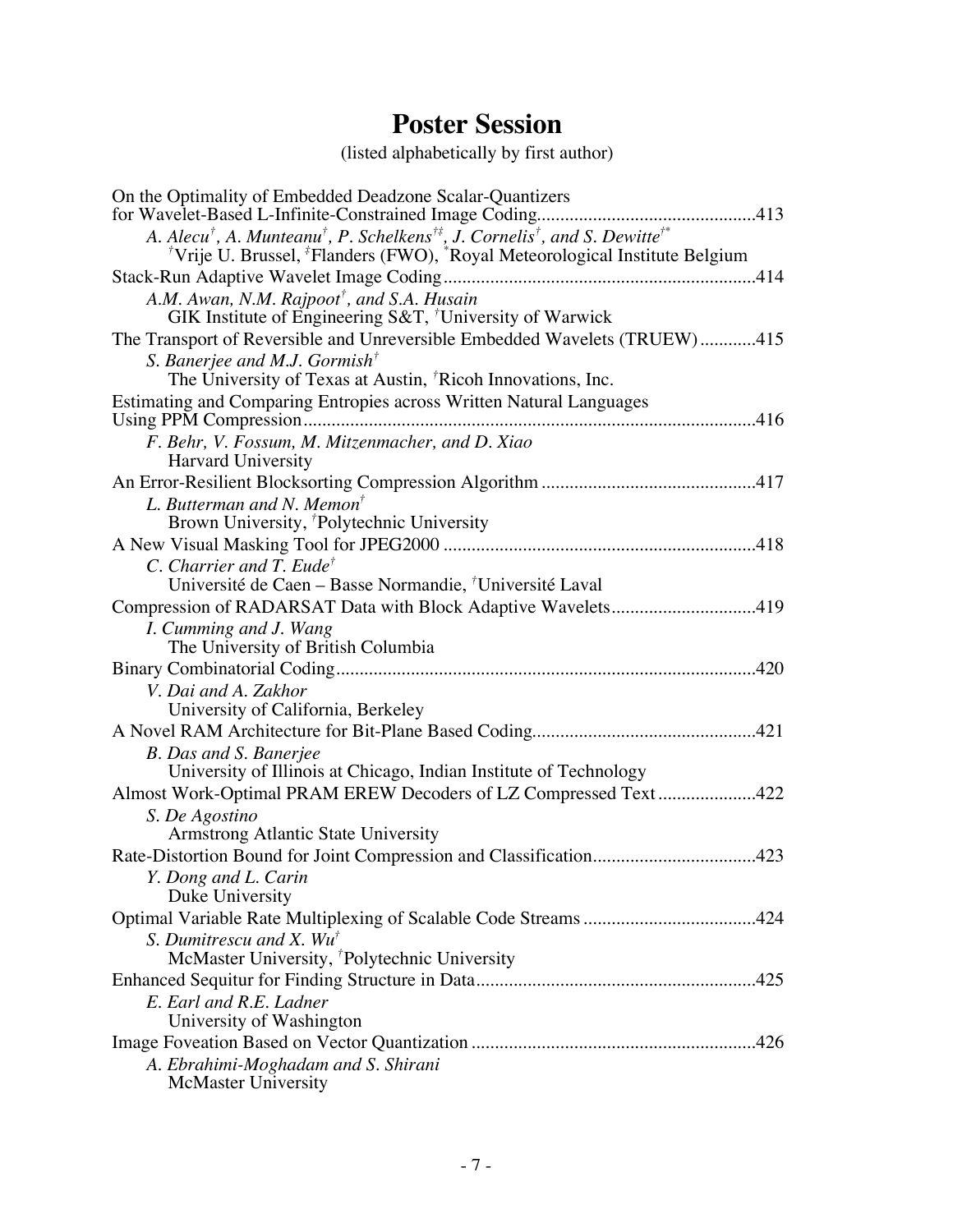| Network Source Coding Using Entropy Constrained Dithered Quantization 427                                                                            |
|------------------------------------------------------------------------------------------------------------------------------------------------------|
| H. Feng, Q. Zhao <sup>†</sup> , and M. Effros <sup>†</sup>                                                                                           |
| Teradyne, Inc., <sup>†</sup> California Institute of Technology                                                                                      |
| P. Fenwick, M. Titchener, and M. Lorenz                                                                                                              |
| The University of Auckland                                                                                                                           |
| An Asymptotically Optimal Predictor for Stereo Lossless Audio Compression429                                                                         |
| F. Ghido                                                                                                                                             |
| University Politehnica of Bucharest                                                                                                                  |
| Recurrence Relations on Transfer Matrices Yield Good Lower and Upper Bounds<br>on the Channel Capacity of Some 2-Dimensional Constrained Systems 430 |
| M.J. Golin and Y.-C. Leung                                                                                                                           |
| Hong Kong University of Science and Technology                                                                                                       |
| Recasting of the Image Deblocking Problem into the Domain                                                                                            |
|                                                                                                                                                      |
| C.A. Graves                                                                                                                                          |
| North Carolina A&T State University                                                                                                                  |
| Y. Jia, E. Yang, D. He, and S. Chan                                                                                                                  |
| University of Waterloo                                                                                                                               |
| An Efficient Compression Scheme Supporting Partial Decoding433                                                                                       |
| Y. Kaufman and S.T. Klein                                                                                                                            |
| <b>Bar-Ilan University</b>                                                                                                                           |
| Real-Time Preprocessing and Video Object Segmentation                                                                                                |
|                                                                                                                                                      |
|                                                                                                                                                      |
| J.-K. Kim and H.S. Lee                                                                                                                               |
| Hoseo University                                                                                                                                     |
|                                                                                                                                                      |
| D. Kirovski and N. Joji<br>Microsoft Research                                                                                                        |
|                                                                                                                                                      |
| D. Kirsanov and S.J. Gortler                                                                                                                         |
| Harvard University                                                                                                                                   |
|                                                                                                                                                      |
| Y. Lu and C.L. Tan                                                                                                                                   |
| National University of Singapore                                                                                                                     |
|                                                                                                                                                      |
| R.L. Milidiú, E.S. Laber, L.O. Moreno, and J.C. Duarte<br>PUC-Rio                                                                                    |
| Experimental Study of a Binary Block Sorting Compression Scheme439                                                                                   |
| D.A. Nagy and T. Linder                                                                                                                              |
| Queen's University                                                                                                                                   |
| A New Delta Compression Algorithm Suitable for Program Updating                                                                                      |
|                                                                                                                                                      |
| Y. Okada and K. Terazono                                                                                                                             |
| Fujitsu Laboratories Ltd.                                                                                                                            |
| A. Orpaz and S. Weiss<br>Tel Aviv University                                                                                                         |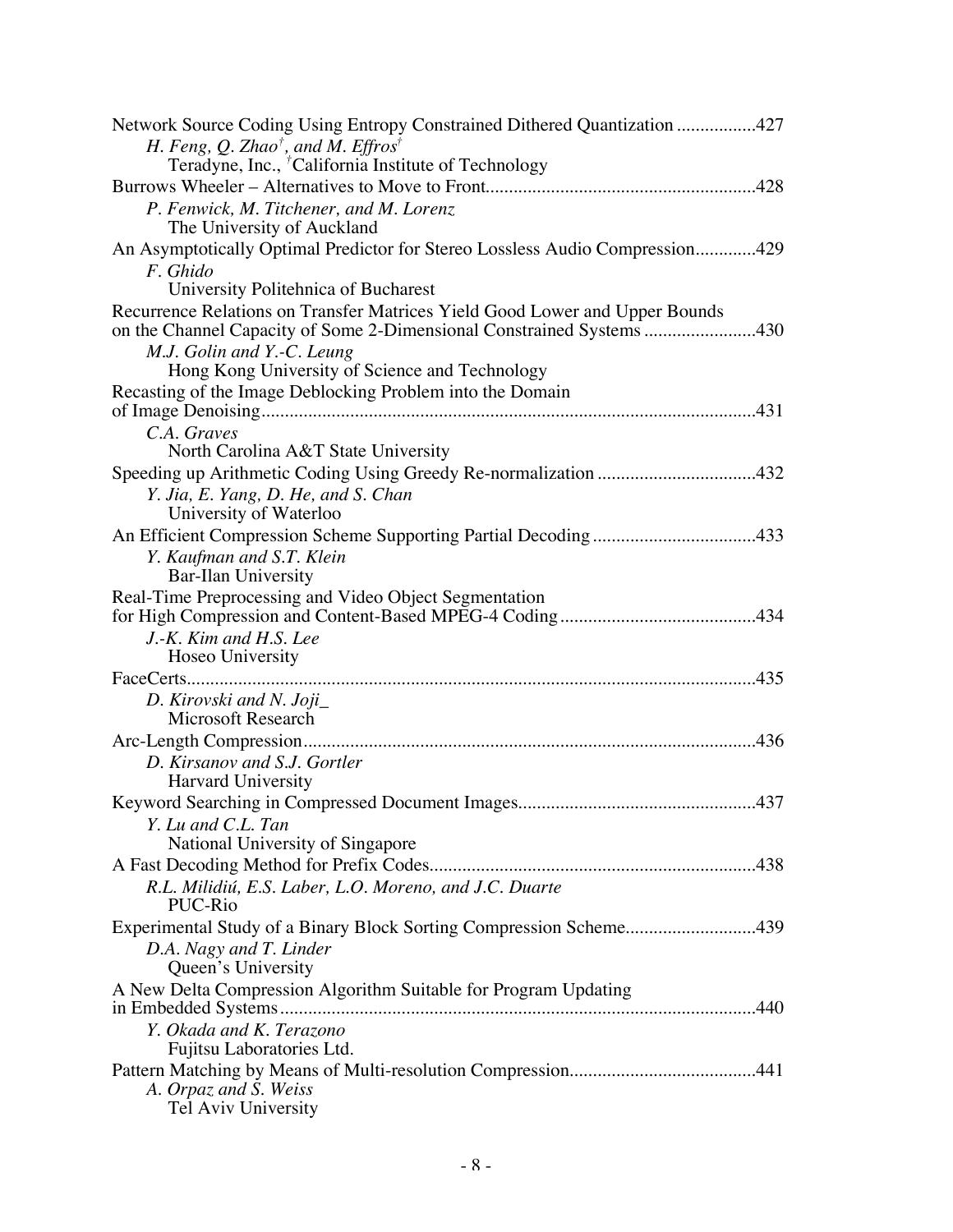| Volumetric Medical Image Compression and Reconstruction                                                             |
|---------------------------------------------------------------------------------------------------------------------|
|                                                                                                                     |
| A. Patra and M.D. Wang<br>Georgia Institute of Technology and Emory University                                      |
|                                                                                                                     |
|                                                                                                                     |
| M. Pereira, M. Antonini, and M. Barlaud<br>I3S Laboratory of CNRS, University of Nice-Sophia Antipolis              |
| A Simple and Fast Scheme for Code Compression for VLIW Processors444                                                |
| J. Prakash, C. Sandeep, P. Shankar, and Y.N. Srikant                                                                |
| Indian Institute of Science                                                                                         |
| Differentiation-Based Multi-resolution Approach                                                                     |
| .445                                                                                                                |
| X. Qi and J.M. Tyler                                                                                                |
| Utah State University, Louisiana State University                                                                   |
| Associative Correction of Compression Artefacts with a Self-Organizing Map                                          |
|                                                                                                                     |
| R. Rebmann, G. Krell, U. Seiffert <sup>†</sup> , and B. Michaelis                                                   |
| Otto-von-Guericke-University Magdeburg, <sup>†</sup> Leibniz Institute of Plant Genetics<br>and Crop Plant Research |
| On the Average Redundancy Rate of Adaptive Block Codes                                                              |
|                                                                                                                     |
| Y.A. Reznik and A.V. Anisimov <sup>†</sup>                                                                          |
| RealNetworks, Inc., <sup>†</sup> Kiev University                                                                    |
|                                                                                                                     |
| W. Sun, N. Zhang, and A. Mukherjee                                                                                  |
| University of Central Florida                                                                                       |
| Comparison of 3D Set Partitioning Methods in Hyperspectral Image Compression                                        |
|                                                                                                                     |
| X. Tang, S. Cho, and W.A. Pearlman                                                                                  |
| Rensselaer Polytechnic Institute                                                                                    |
|                                                                                                                     |
| T. Tian, J. Garcia-Frias <sup>†</sup> , and W. Zhong <sup>†</sup>                                                   |
| University of California, Los Angeles, <sup>†</sup> University of Delaware                                          |
|                                                                                                                     |
| <b>B.E.</b> Usevitch                                                                                                |
| University of Texas at El Paso                                                                                      |
|                                                                                                                     |
| X. Wu and D. Barbará <sup>†</sup>                                                                                   |
| University of North Carolina at Charlotte, <sup>†</sup> George Mason University                                     |
| Dynamic Window Search and Probability Dominated Algorithm                                                           |
| Y. G. Wu                                                                                                            |
| Leader University                                                                                                   |
|                                                                                                                     |
| Y. G. Wu and K. L. Fan                                                                                              |
| Leader University                                                                                                   |
| Soft-Decoding Based Vector Quantization for Hidden-Markov Channels 455                                              |
| P. Yahampath and M. Pawlak                                                                                          |
| University of Manitoba                                                                                              |
|                                                                                                                     |